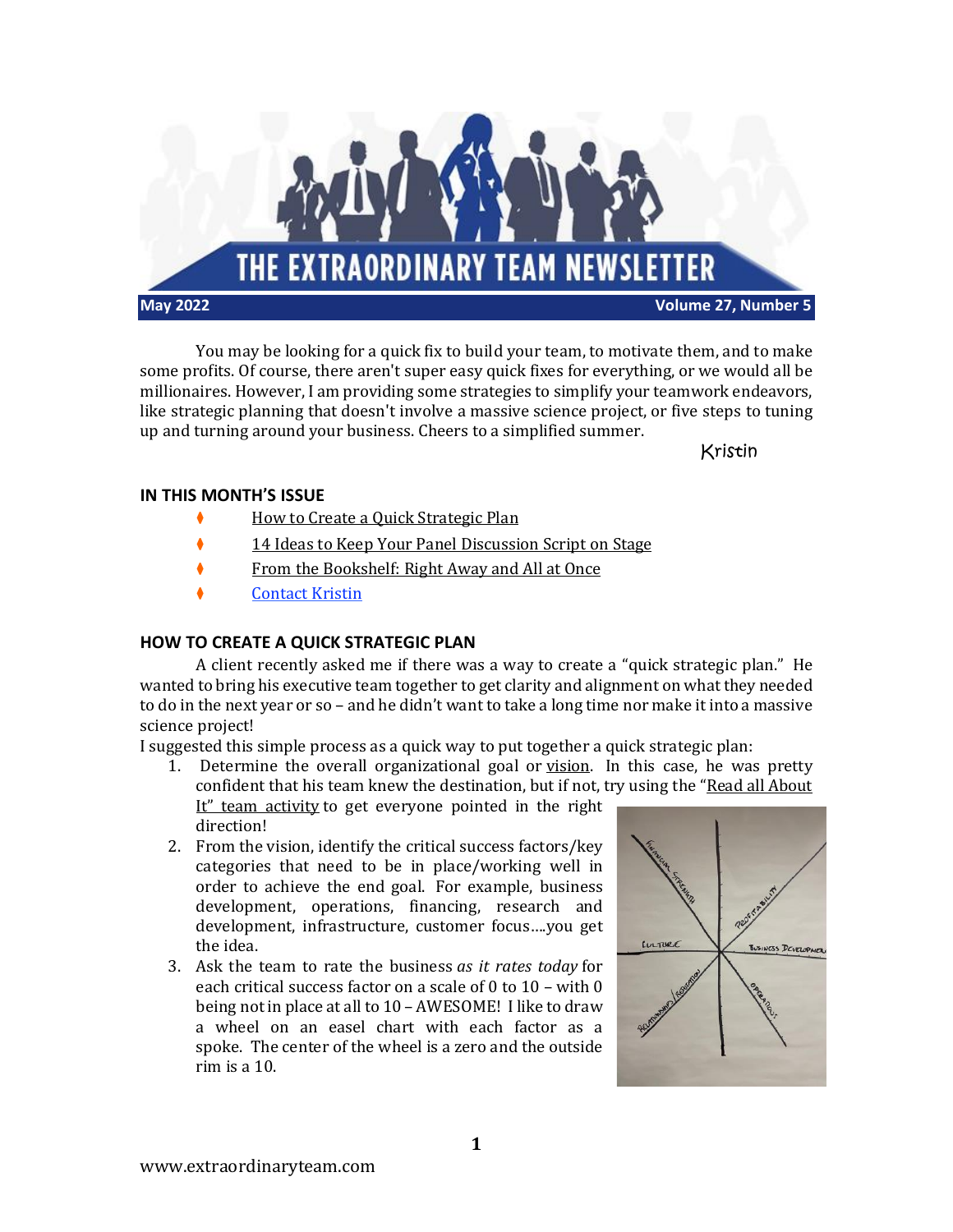- 4. Put a tick mark on each spoke as the group comes to some agreement on the number. (I usually let the discussion roll for a few minutes and then see where it lands/loudest voice – then confirm with the team before I put the tick mark on the [flipchart.](https://extraordinaryteam.com/using-flipcharts-at-your-meeting/))
- 5. Then ask the team to rate the business where it should be in 2-3 years (pick a specific timeframe) for each critical success factor. (It's important to note that the team needs to be realistic and not everything has to be a 10 – nor should it be a 10!)
- 6. When done with these two ratings, draw a circle around the current tick marks in one marker color and a circle around the "to be" marks in a contrasting marker color.
- 7. Have the team discuss the results: Is there a specific area that is a strength? Weakness? Where are the biggest gaps? Critical issues that must be managed?
- 8. From this discussion, have the team identify 3-5 key themes. In this example, the team realized that they needed to get their "operational house" in order pronto, realizing that the benefits would help the other areas immensely!
- 9. The themes become the strategic initiatives and for each initiative, the team identifies the 2-3 year goal(s) and a plan to close the gap.
- 10. Finally, for each initiative, identify a [champion](https://extraordinaryteam.com/find-a-champion-to-help-execute-your-strategic-plan/) to ensure that this quick strategic plan lives on past the meeting!



# <span id="page-1-0"></span>**14 IDEAS TO KEEP YOUR PANEL DISCUSSION SCRIPT ON STAGE**

A client of mine was just days away from her first panel and texted me in a panic: "How do I bring my panel discussion script on stage?" She had done all the planning and preparation and prepared a detailed [agenda](https://powerfulpanels.com/example-moderators-agenda-panel-discussion/) (aka "her [script](https://powerfulpanels.com/sample-script-for-a-panel-discussion/)") with specific segments outlined. But she desperately wanted to know what she should carry with her to the stage. Personally, I think this is a matter of preference and your anxiety level, so I'll share all the different options:

## **4 Strategies to Bring Your Panel Discussion Script on Stage**

- 1. **Nothing.** You've done this a million times. You know what you are doing. Frankly, I don't suggest this, but hey, if you got the goods, and you are that confident, go for it!
- 2. **One Sheet.** You've done enough work that you just need a little confidence to be able to take a quick glance over to remind yourself of a key idea, intriguing question, segment timings, etc.
- 3. **The Detailed Script.** Perhaps it is your first time and you WANT to bring all your preparation up to the stage with you. Hey, if that will make you more comfortable and confident, I say "Why not?" Just realize that once you get into the panel discussion, you won't need all that.
- 4. **Somewhere in Between.** During your prep [work/](https://powerfulpanels.com/research-every-panel-moderator-must-panel-discussion/)rehearsal, you will naturally be more comfortable with some segments than others. Just print out the pieces you think you'll need some help with.

# **5 Methods to Bring Your Script on Stage with You**

1. **Printed on Paper.** The easiest (and most obvious) way to bring your script with you on stage is to print it out on sturdy, durable paper (20lb is a bit too flimsy, while card stock is a bit too rigid).